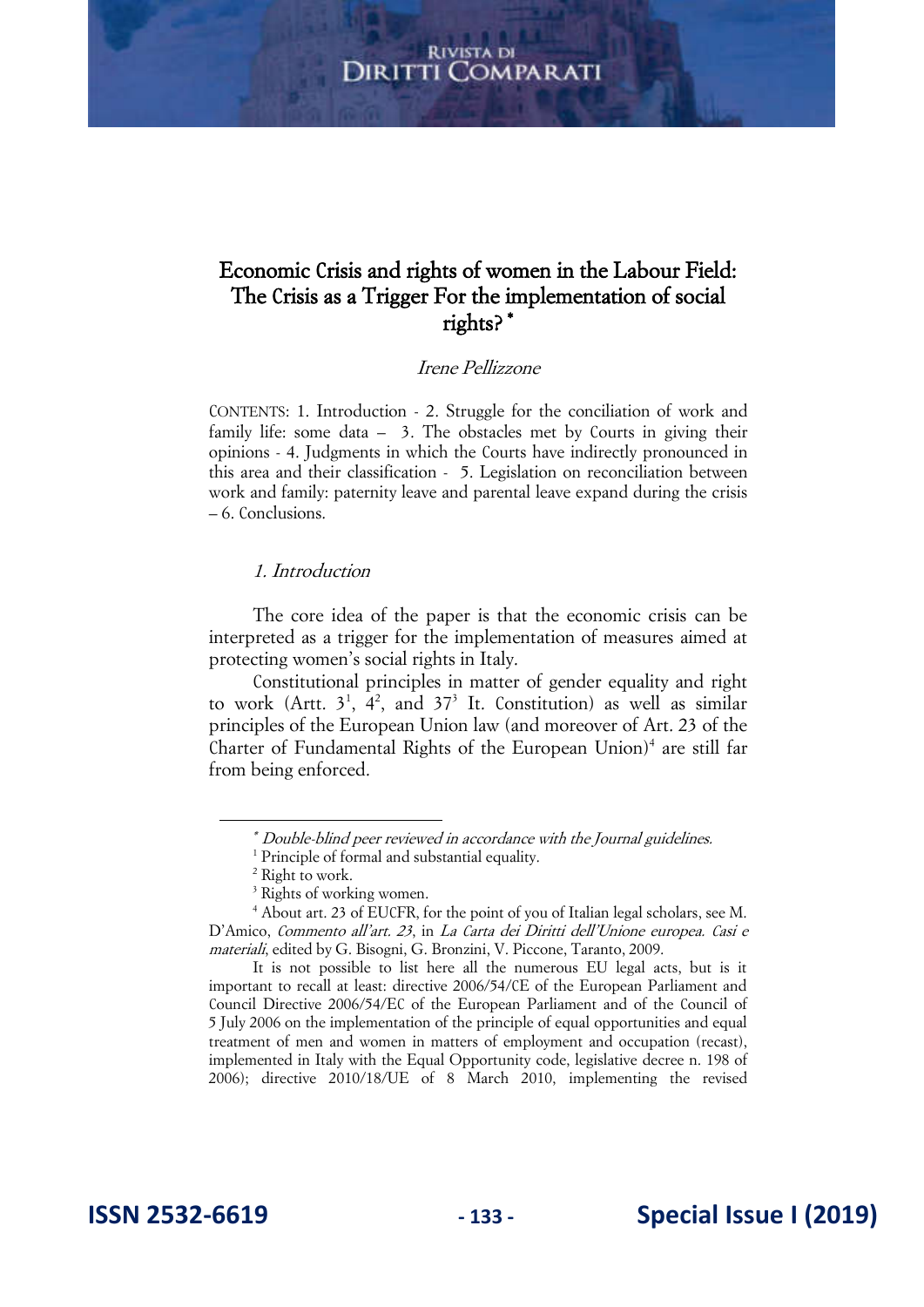Irene Pellizzone Economic Crisis and rights of women in the Labour Field: The Crisis as a Trigger For the implementation of social rights?

Equal pay, equal promotions, equal working conditions, overcoming of the gender segregation in the labor market: these are only some examples of measures necessary for gender equality, not yet achieved in the Italian legal order<sup>5</sup>.

Therefore public authorities are often exhorted to enhance their policies supporting working women<sup>6</sup>.

The starting point of this essay is that the adoption of measures in favor of working women and protection of maternity is absolutely necessary for the achievement of gender equality and that they cannot be renounced in consequence of the worsening economic context: the economic crisis shall not become an excuse to reduce or abolish such measures.

So said, the paper focuses on the protection of women's rights in the labor market during the Italian economic crisis started in 2008, as an emblematic area of the complex relation between women's rights and economic crisis.

The presentation will ground on the analysis of statistical data and the involvement of Parliament, Italian Constitutional Court and supranational Courts in the matter.

At the end, the paper will try to demonstrate that the resistance or even the reinforcement of measures in favor of women in the labor field in time of economic crisis can be interpreted as a sign that the path for the protection of women's rights is slowly going on regardless the economic context and moreover the economic crisis.

Framework Agreement on parental leave concluded by BUSINESSEUROPE, UEAPME, CEEP and ETUC and repealing Directive 96/34/EC.

<sup>&</sup>lt;sup>5</sup> About this very important topic from the perspective of Italian Constitutional Law, see above all M. D'Amico, La lunga strada della parità fra fatti, norme e principi giurisprudenziali, in Rivista Aic, 3/2013 (26 July 2013); M. D'Amico, Il difficile cammino della democrazia paritaria, Torino, 2011.

<sup>6</sup> F. Bettio, M. Corsi, C. D'Ippoliti, A. Lyberaki, M. Samek Lodovici and A. Verashchagina , The impact of the economic crisis on the situation of women and men and on gender equality policies, Synthesis Report, EU Commission, December 2012.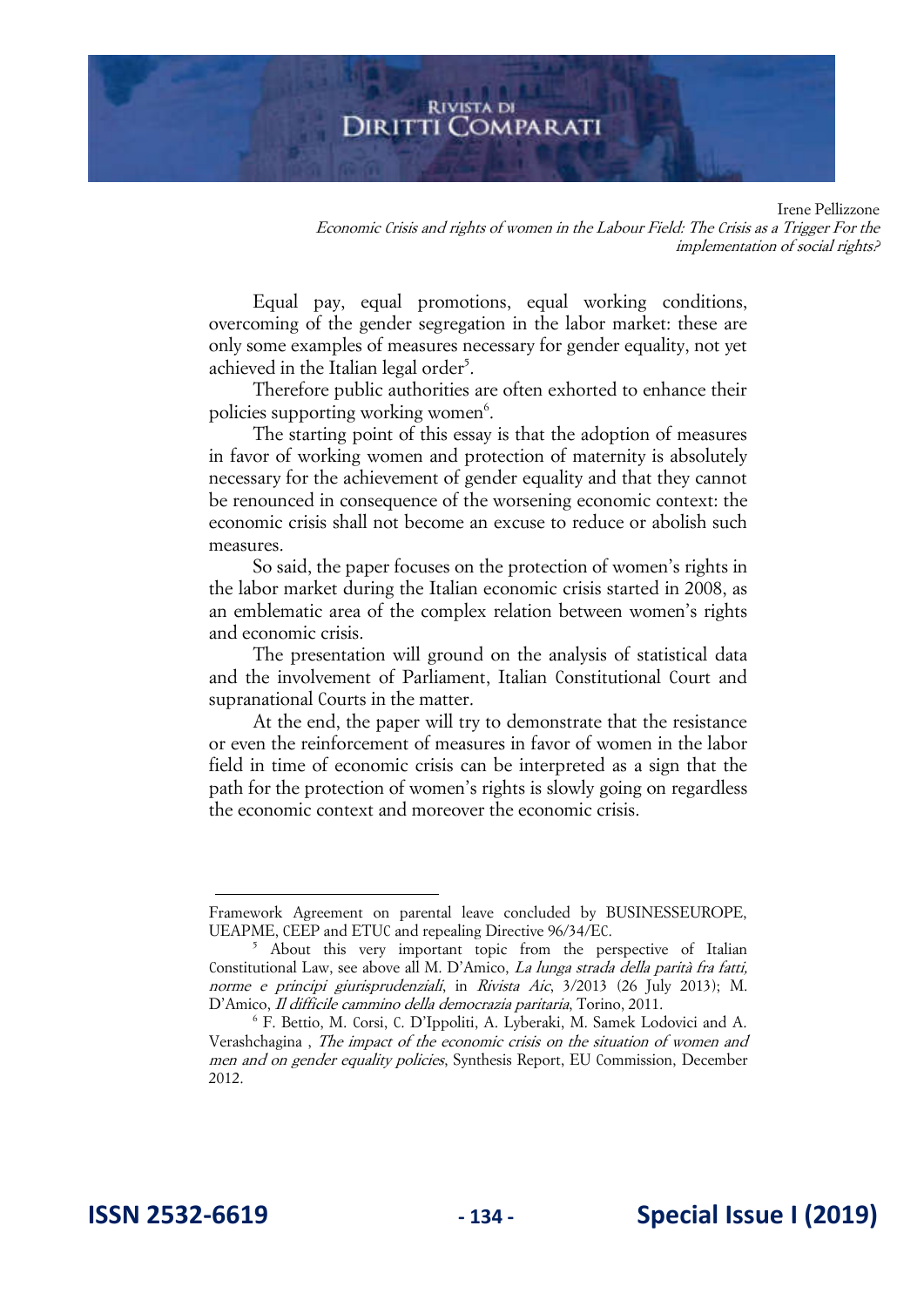Irene Pellizzone Economic Crisis and rights of women in the Labour Field: The Crisis as a Trigger For the implementation of social rights?

2. Struggle for the conciliation of work and family life: some data

Italian official data show that the economic crises did not affect the female occupational rate, while the male occupational rate lost same percentage points<sup>7</sup>. But at the same time, we have to be aware that Italy is one of the EU member States with the lower female occupational rate<sup>8</sup>.

The first problem is that Italian working mothers do not have access and remain in the labor market after the birth of their sons<sup>9</sup>. The second one is that the rate of temporary jobs increases and that the majority of temporary workers are women and young<sup>10</sup>. The third one is that involuntary part- time Jobs (i.e. not related to real need of reconciling work and family life) have increased and that workers accepting such condition are moreover women.

<sup>&</sup>lt;sup>7</sup> 2015 Report of the Italian National Institute of Statistics (ISTAT) about the Italian labor market in 2014 (Chapter 4, Mercato del lavoro: soggetti, imprese, territori – Quadro d'insieme, p. 148 f.). This date is confirmed by Istat in the 2016 Report, regarding 2015 (Chapter 3, Le dinamiche del mercato del lavoro: una lettura per generazione, § 3.2, La dinamica di occupazione e disoccupazione per età dai primi anni Novanta a oggi, p. 124 ff.).The report affirms that "while the female participation to labor market increased, there has been a worsening of the male working condition following the crisis started in 2008".

In Italy, the female occupational rate is constantly increasing since the end of the economic crisis in 2013: see Eurostat Statistic Explained - Employment and activity by sex and age - annual data, Last update: 24-04-2019 (most recent data 2018).

<sup>&</sup>lt;sup>8</sup> At the end of the crisis, Italy is the second EU member state after Greece under this respect. See Eurostat DATA, *Employment and activity by sex and age* annual data, August 2015.

<sup>9</sup> 2014 Report of ISTAT (Chapter 3, Il mercato del lavoro negli anni della crisi: dinamiche e divari - Essere donne e madri al tempo della crisi), 123 ff. and spec. 127.

<sup>&</sup>lt;sup>10</sup> European Parliament resolution of 19 October 2010 on precarious women workers 8 2010/2018(INI).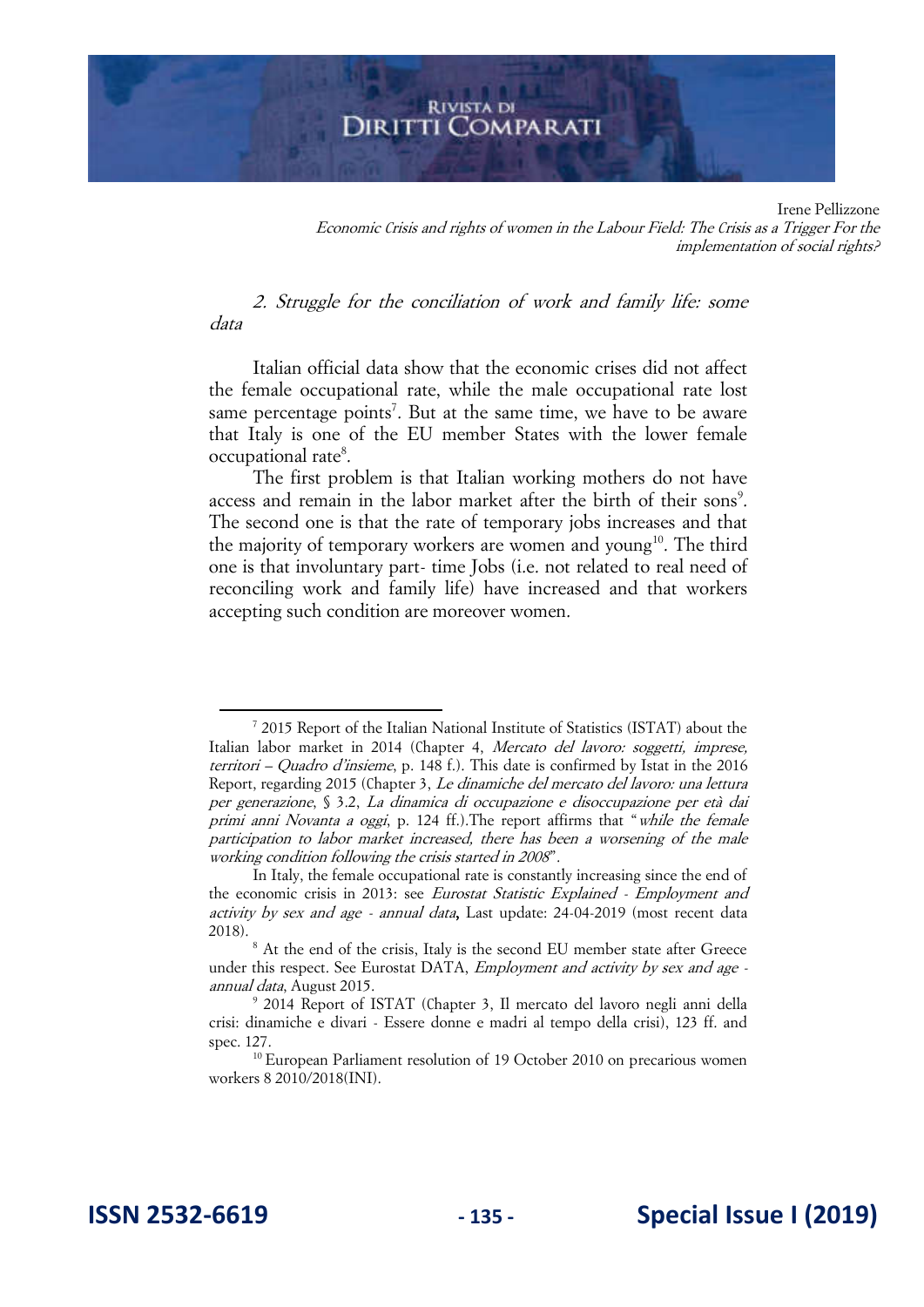Irene Pellizzone Economic Crisis and rights of women in the Labour Field: The Crisis as a Trigger For the implementation of social rights?

The reasons of these phenomena are evident  $11$ : the contraction of public resources for the third sector, as well as for public employment, in which the presence of women is prevalent; the contraction of public resources to be allocated to the support of the family, which indirectly affects the female condition due to the tasks of caregiver traditionally fulfilled by women in the family, such as social assistance, services for children, health services for people with disabilities, which allow women to reconcile work time with that of family care, still today prevalently performed by women.

#### 3. The obstacles met by Courts in giving their opinions

So said, it is worthy to attention the relevant judgments of the Italian Constitutional Court and European Court of Justice.

There are two questions to be addressed at this aim, which guide the analysis: why the judgments on this subject are so few? Are they decreased during the economic crises, because the Courts are afraid to affect the balanced-budget principle?

First of all, it should be noted that, for the reasons that will be said, there are no cases in the Italian constitutional jurisprudence in which the Court has ruled on the reduction of resources destined to working woman or to the family, with reference to arts. 3 and 37 Cost.

Compared to what happened regarding the limitation of resources destined to the social rights of disabled and foreigners, there are differences<sup>12</sup>. In fact, the legislator has sometimes limited the resources available for services destined to these subjects, or directly used the citizenship to exclude the access of these subjects to health services, scholastic, to the means of transport. This reduction or exclusion from welfare benefits has a negative impact on the condition of the working woman, Italian or foreign, as in most cases in charge to

<sup>&</sup>lt;sup>11</sup> See the European Parliament resolution on the impact of the economic crisis on gender equality and women's rights ([2012/2301\(INI\),](http://www.europarl.europa.eu/oeil/popups/ficheprocedure.do?lang=en&reference=2012/2301(INI)) 12 March 2013.

<sup>&</sup>lt;sup>12</sup> See M. D'Amico and F. Biondi (a cura di), *Diritti sociali e crisi economica*, Milano, 2017, and the articles here collected (especially Arconzo and Siccardi).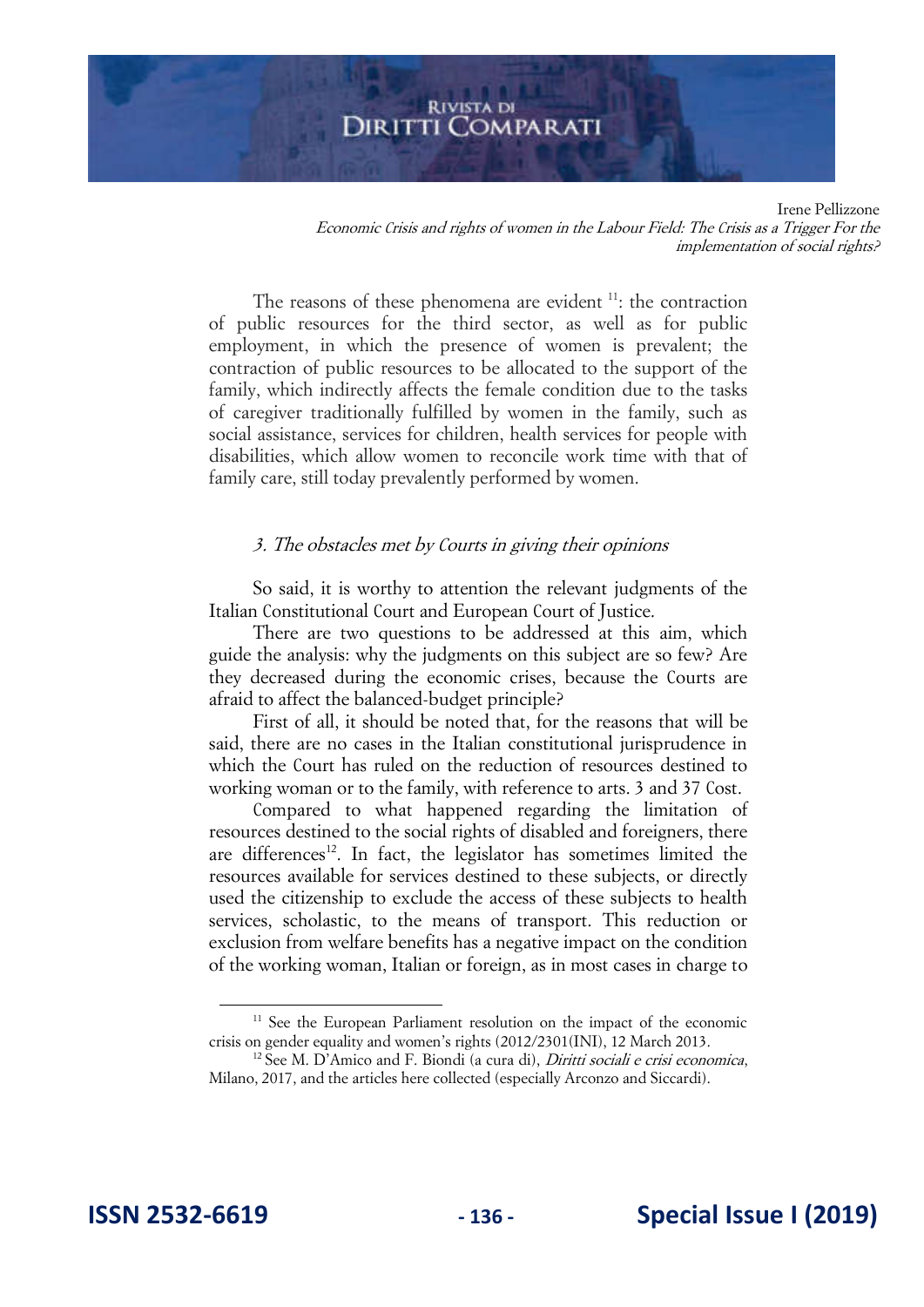# **RIVISTA DI** DIRITTI COMPARATI

Irene Pellizzone Economic Crisis and rights of women in the Labour Field: The Crisis as a Trigger For the implementation of social rights?

reconcile time for the family and for work. The austerity measures mentioned, however, first of all are problematic from a constitutional point of view because they arbitrarily exclude the weak subjects from the performance they need in first person; the constitutional parameters evoked are therefore constituted by the norms violated directly by the legislator, which excluded weak subjects from the welfare state.

Highlighting the difference compared to other categories of weak subjects, it can be interesting to verify if there are cases of rules that have reopened or simply aggravated those problems that typically, if one can say so, meets the working woman and that imposes a special and adequate protection not only (but all the more so) in times of crisis, but more in general in consideration of the unfinished path towards equality.

For example, it can be interesting to check whther the Constitutional Court has ever identified, possibly exploiting the art. 37 of the Constitution, cases of indirect discrimination perpetrated by the legislator, which struck categories of workers who were mainly women (for example precarious or part-time) with restrictive measures.

And, secondly, it can be interesting to check whether these rulings have been issued, even without mentioning them, even in times of negative economic times, when the Court is more conditioned by budgetary requirements.

4. Judgments in which the Courts have indirectly pronounced in this area and their classification

Given the reasons of the difficulty of the Italian Constitutional Court to focus on law explicitly and directly excluding women from social assistance, I will divide the judgments in three categories:

a) Judgments focused on indirect discrimination against women caused by the present outline of the actual labour market.

b) Judgments related to discriminations which represent the immediate "defence" reaction of the employer about specific costs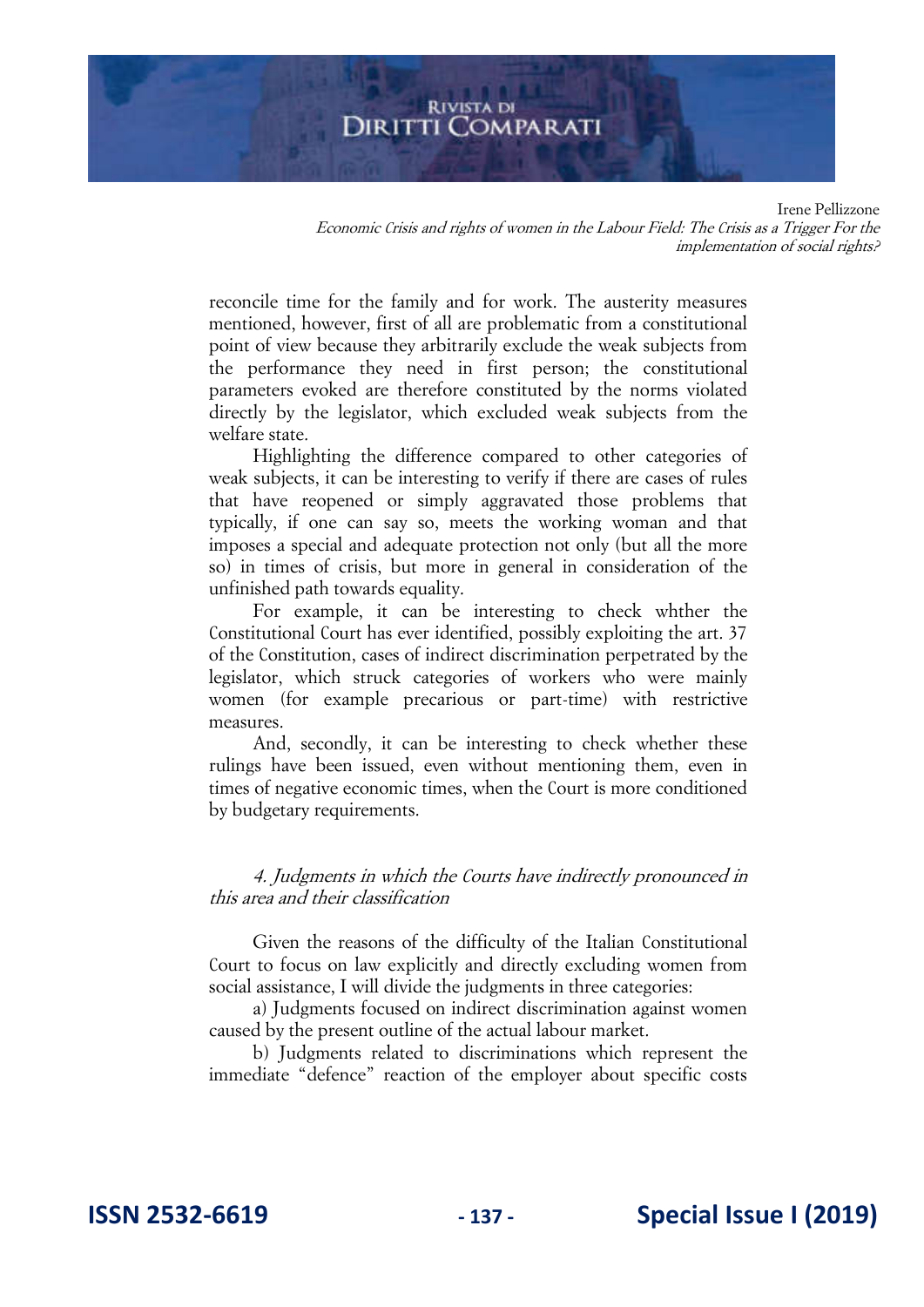#### **RIVISTA DI** DIRITTI COMPARATI

Irene Pellizzone Economic Crisis and rights of women in the Labour Field: The Crisis as a Trigger For the implementation of social rights?

related to the female condition (i.e. risk of maternity) or related to discriminations which take place because the employer take advantages of the weak position of women (i.e. gender pay gap).

In such cases, the task of the Courts is difficult, because they have to take into account the special needs of women and of family in the real life.

Of course, Italian Constitutional Cort can not enact new acts aimed at protecting women or fill up empty rooms in the regulations, but only verify the constitutionality of acts in force.

c) cases where only some categories of working women are protected, but other categories are irrationally excluded, or fathers are irrationally excluded, while they could play the same role of the mother in the family.

Under sub a), judgments of the Italian Constitutioonal lack, while it is worthy of attention a judgment of the European Court of Justice related to Spain and part-time jobs (2012)<sup>13</sup>. In fact the European Court of Justice detects an indirect discrimination against women in consideration of the statistics related to the female occupational rate with part time jobs, which exceeds the male occupational with the same contract. Foremost, the European Court of Justice considers that the disproportionally lower amount of pensions for part time workers is not justified by the economic context: more precisely, the Spanish Government contends that the measure is essential for the financial equilibrium of the retirement system, but the European Court of Justice values such aim as irrelevant because the measure affects women disproportionally. Furthermore, although there are not explicit references to the economic crisis affecting Spain, the European Court of Justice is surely also aware of this.

The case concerns the calculation of the retirement pension for part-time workers, which are treated in a less favourable manner than comparable full-time workers.

<sup>&</sup>lt;sup>13</sup> ECJ, 12 November 2012, C-385/11, Isabel Elbal Moreno v. Instituto Nacional de la Seguridad Social (INSS).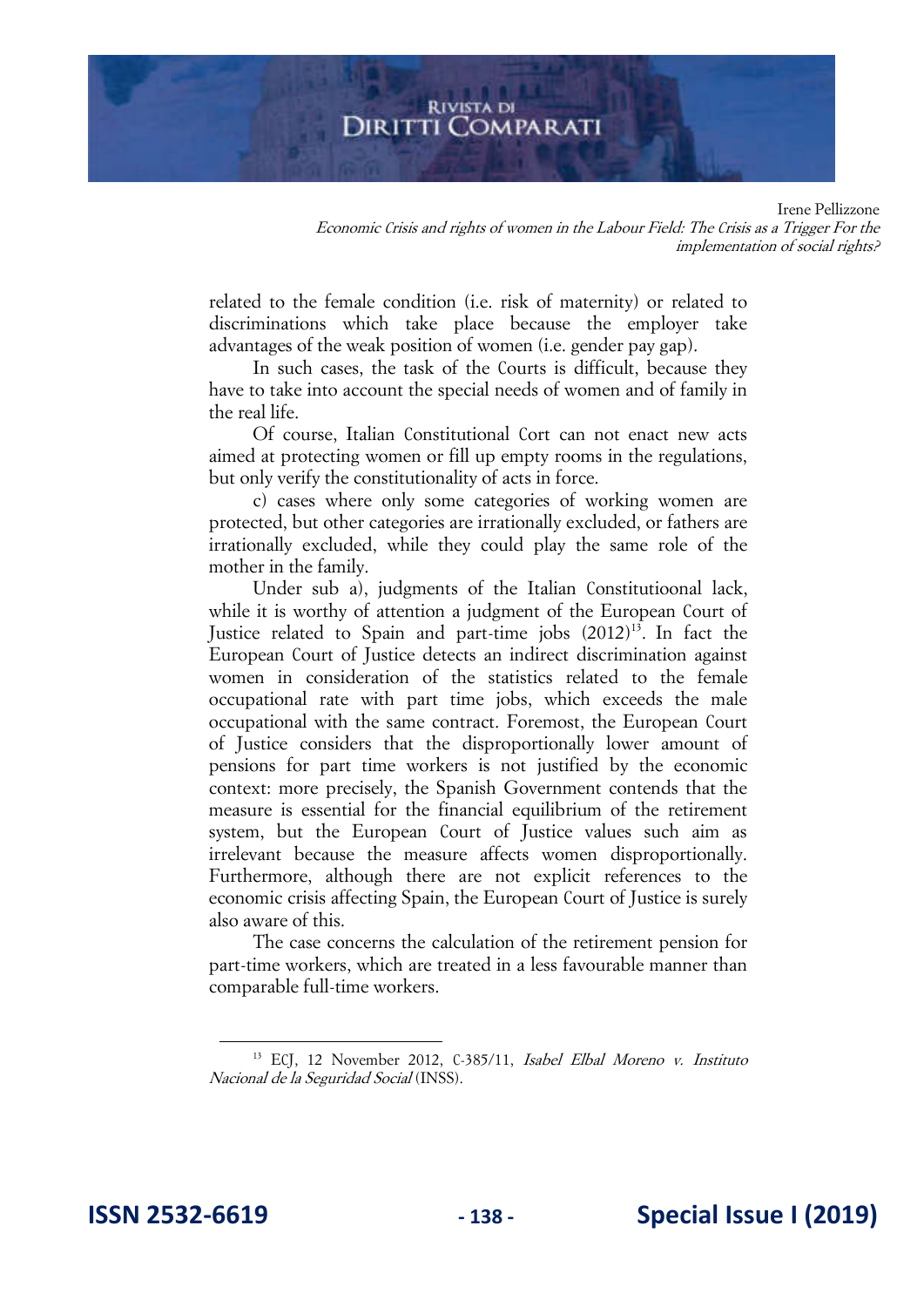#### **RIVISTA DI** DIRITTI COMPARATI

Irene Pellizzone Economic Crisis and rights of women in the Labour Field: The Crisis as a Trigger For the implementation of social rights?

According to this system, on the basis of a part-time contract of 4 hours a week, Ms Elbal Moreno would have to work for 100 years to complete the minimum necessary qualifying period of 15 years which would give her access to a pension of EUR 112.93 a month.

Firstly, on the ground of the referring Court allegation, the European Court of Justice notes the in Spain working women are at least the 80%.

In consideration of this, the European Court of Justice answers "that Article 4 of Directive 79/7 must be interpreted as precluding, in circumstances such as those of the case before the referring court, legislation of a Member State which requires a proportionally greater contribution period from part-time workers, the vast majority of whom are women, than from full-time workers for the former to qualify, if appropriate, for a contributory retirement pension in an amount reduced in proportion to the part-time nature of their work".

Moreover, for the European Court of Justice "*there is nothing in* the documents before the Court to suggest that, in those circumstances, the exclusion of part-time workers, such as Ms Elbal Moreno, from any possibility of obtaining a retirement pension is a measure genuinely necessary to achieve the objective of protecting the contributory social security system […], and that no other measure less onerous for those workers is capable of achieving the same objective".

As for the cases sub b), it is necessary to mention two decisions of the Italian Constitutional Court regarding the problem of the so called "resignation due to marriage" or "resignation due to maternity and after the birth of the child", which are not released in a period of economic recession (but, as we have seen, the abandonment of the workplace by women in the first year of life of the child has grown sharply in conjunction with the crisis).

First, with the sent. n. 27 of 1969, the Italian Constitutional Court has focused on the absolute presumption that the resignation presented by the woman within a year of marriage falls into the category of resignation due to marriage; the law at stake introduces a prohibition of this kind of resignation (the dismissal is also void) as a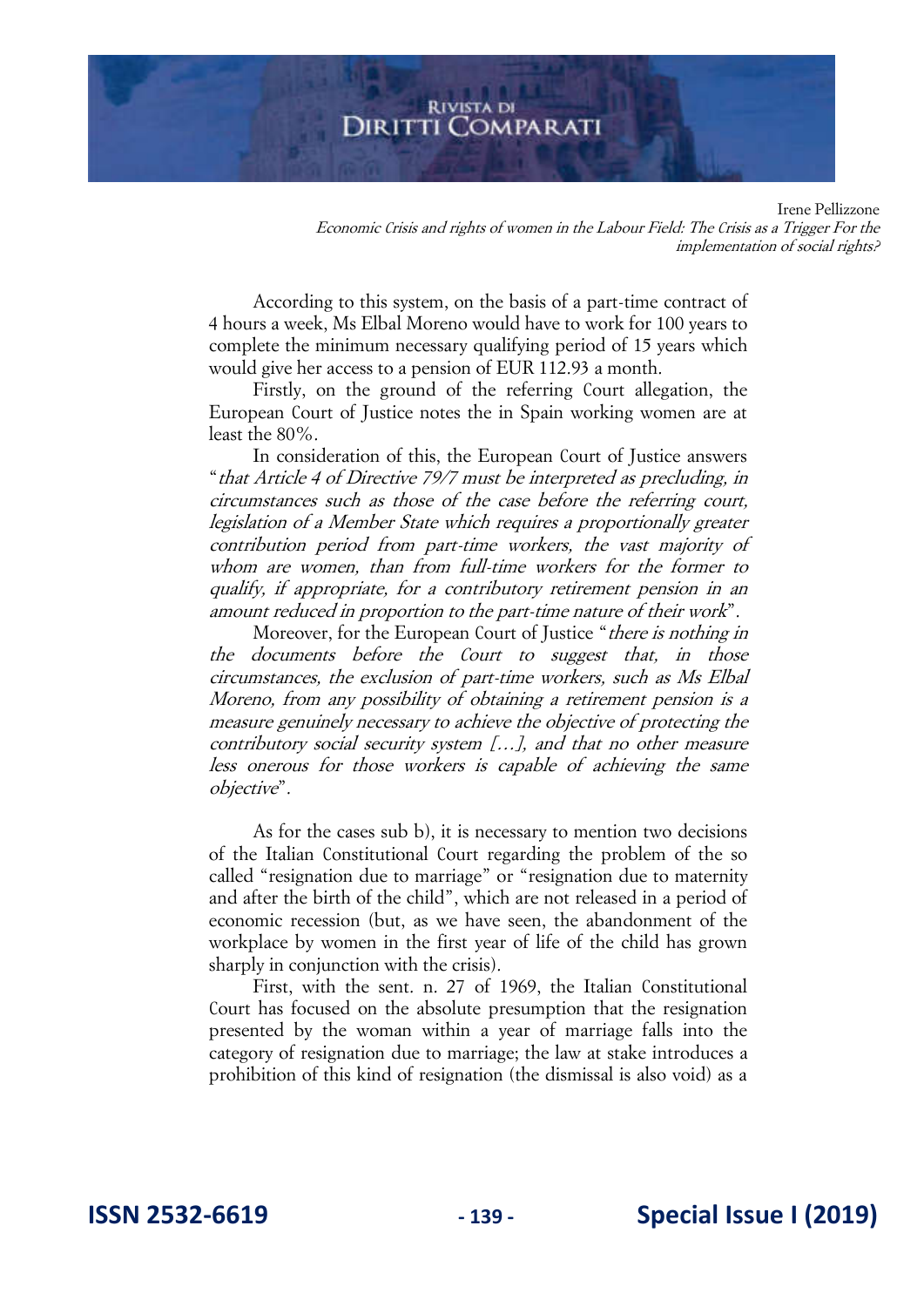Irene Pellizzone Economic Crisis and rights of women in the Labour Field: The Crisis as a Trigger For the implementation of social rights?

reaction to the increasing number of resignations forced by the employers which want escape from some costs of maternity protection. The Court is required to verify whether such limitations clash with Art. 41, paragraph 1 of the Constitution, for violation of the freedom of private economic initiative.

Not surprisingly, in this decision the Court appreciates the purpose of the contested provision, which wanted to protect the working woman, the family and motherhood, and declare the question unfounded.

In fact, the Constitutional Court takes into account that "from the preparatory work of the reform - and in particular from the Government's report and the opinion expressed by the National Council of Economy and Labor in the session of 24 May 1962 - it appears that before the issuance of the challenged law was the practice of dismissal of women in the event of marriage was widespread and that this phenomenon had assumed even more serious dimensions following the entry into force of the law of 26 August 1950, n. 860, on the physical and economic protection of working mothers and because of the inconveniences and burdens that this had imposed on entrepreneurs".

In this judgment, a particular role was played by the articles. 3 and 37, first paragraph, of the Constitution, which are the basis of the subject matter of the question.

It is also worth mentioning the decision n. 61 of 1991, on the effects of dismissal during maternity leave.

In the judgment, the Italian Constitutional Court declared unconstitutional the provision that provided for the temporary ineffectiveness instead of the nullity of the dismissal ordered to the working woman in the gestation and puerperal period, for violation of the art. 37 of the Constitution, which, "read in connection with art. 3, second paragraph, requires the woman to be granted the special and most strong protection measures necessary to remove the serious discrimination that in fact affects her in relation to the tasks connected with motherhood and the care of children and the family, from whose discharge moreover the whole community benefits".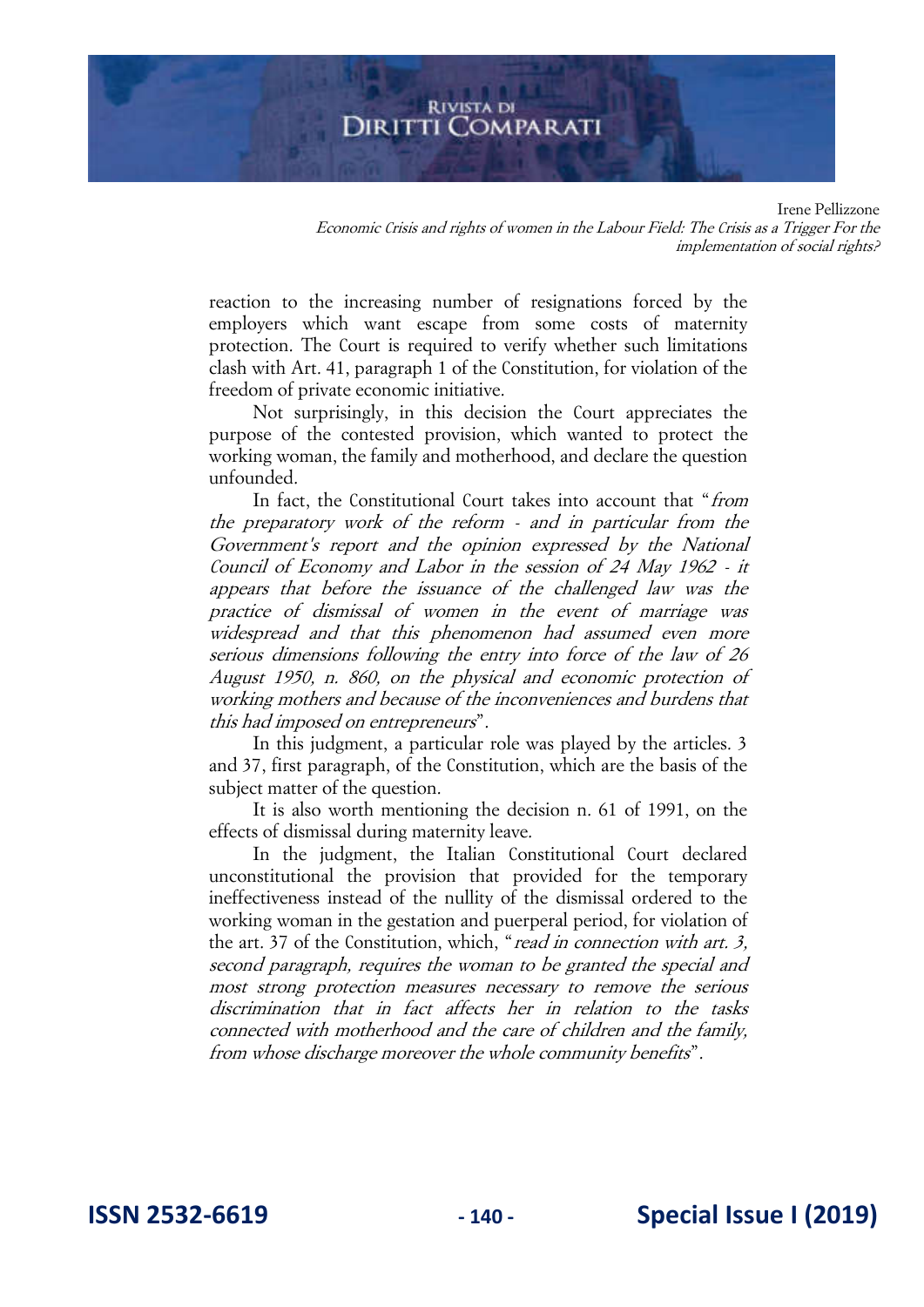Irene Pellizzone Economic Crisis and rights of women in the Labour Field: The Crisis as a Trigger For the implementation of social rights?

As for the cases under sub c), it should be noted that there are judgments involving additional public costs, adopted by the Court even in times of crisis. Recently, the constitutional judge has in fact intervened to eliminate the discriminations existing between categories of female workers, some of whom were excluded from particular benefits connected to maternity.

An emblematic example is the judgment n.  $257$  of  $2012^{14}$ , where the Italian Constitutional Court extended to female self-employed, who have adopted or had a minor in pre-adoptive custody, the maternity allowance for a period of five months, as for female employees, rather than three months, leveraging above all on the art. 3 of the Constitution, violated by the arbitrary exclusion of a category of female workers from a very important benefit for the purposes of the implementation of the articles 31 and 37 Cost. (on the protection of maternity and working women)<sup>15</sup>.

The result is that under sub b) and c), the Italian Constitutional Court contributed in outlining limits, which the Parliament could not now simply trespass, without violating constitutional rules<sup>16</sup>; as for the category sub c), the extension is proclaimed also in time of economic crisis.

4. Legislation on reconciliation between work and family: paternity leave and parental leave expand during the crisis

Constitutional jurisprudence, though attentive, was not capable of putting sufficient barriers to stop discriminations against disadvantaged women in the labour market, which have exacerbated

<sup>&</sup>lt;sup>14</sup> For a similar judgment see Italian Constitutional, 22 October 2015, n. 205.

<sup>&</sup>lt;sup>15</sup> See R. Bifulco - A. Celotto - M. Olivetti, Commentario alla Costituzione, Torino, 2006, Sub art. 31 and Sub art. 37.

<sup>&</sup>lt;sup>16</sup> See judgments 27 of 1969 and 61 of 1991 about blank resignation letters, which was a quite widespread phenomenon in Italy, where pregnant women were obliged to resign because of the pregnancy. See the European Parliament Question E-000233/2012. Rules in Italy have changed and the phnomenon is decreasing (l. d. 151/2015).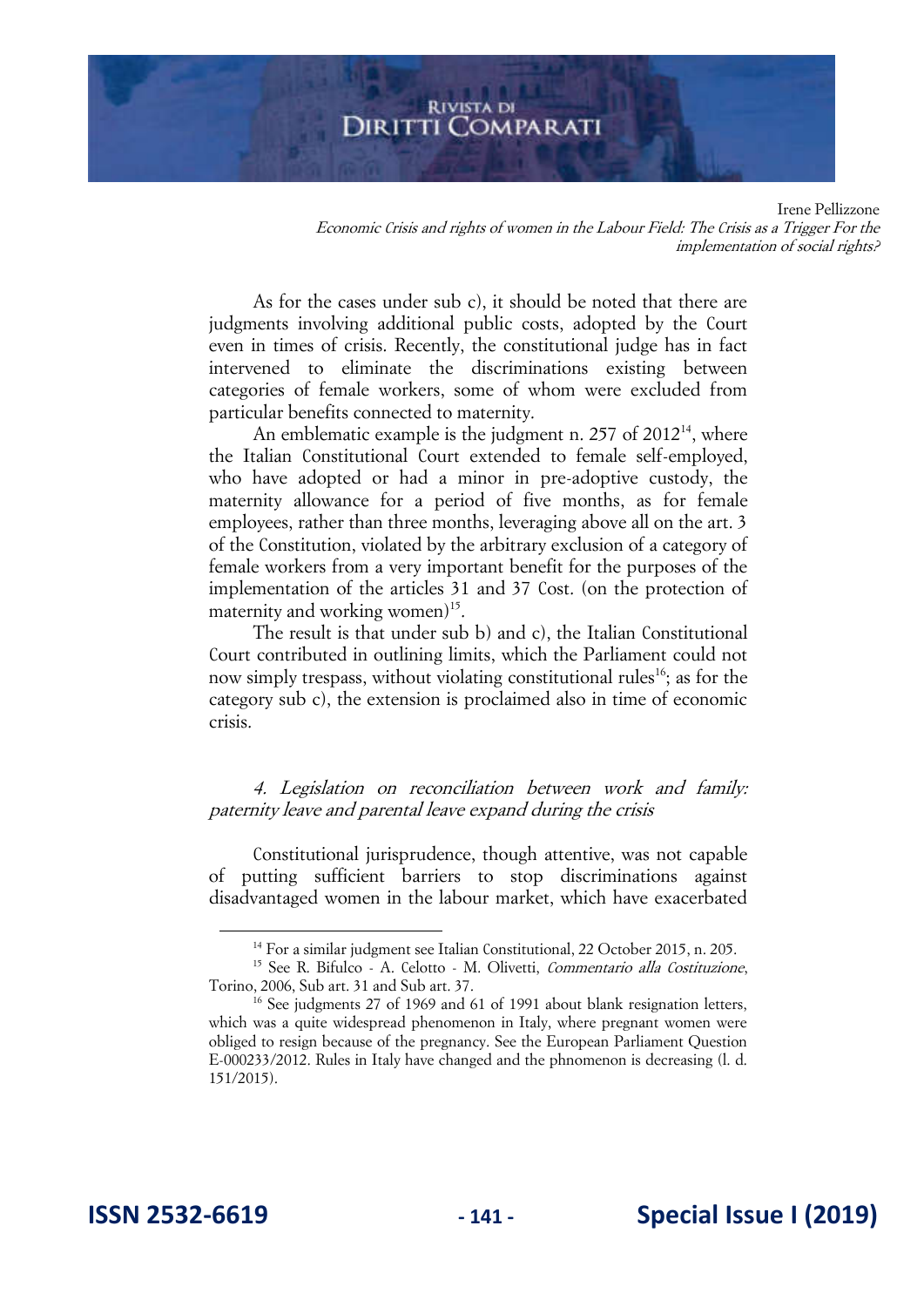Irene Pellizzone Economic Crisis and rights of women in the Labour Field: The Crisis as a Trigger For the implementation of social rights?

during the economic crisis, when private companies and public employment see their resources shrinking and therefore they struggle more to bear the costs of motherhood<sup>17</sup>.

Something, to be honest, was done by the legislator to reverse the direction of travel, despite the crisis.

The measure at stake involves the sphere of the reconciliation of work and family, to the role of parental leaves, to the involvement of the father in the functions of care.

Significant as the Government Monti, known for being the executive symbol, in Italy, of the policies of austerity, had, in 2012, in full economic crisis, adopted some measures in favour of the division of care roles between mother and father and, in general, of the stay in the worker's market<sup>18</sup>: a) compulsory paternity leave for one day in the first month after the birth and other two optional days; and b) voucher for babysitting services for the mother (law n. 92 of 2012, Art. 4, § 24).

It should be noted that initially some of these measures, defined as "experimental", should have been applied only in 2015; after the end of 2015, their effectiveness was subject to the adoption of specific legislative decrees. The rules in question have however been adopted as for the measure a), with the d. lgs. n. 208 of  $2015<sup>19</sup>$  and again with the Budget laws of 2016 n. 232 and of 2018 n. 135, which actually increased its duration (now the compulsory days of paternity leave are five).

<sup>&</sup>lt;sup>17</sup> See for all the Report of the European Parliament on on the impact of the economic crisis on gender equality and women's rights (2012/2301(INI), 28 February 2013.

<sup>&</sup>lt;sup>18</sup> Law n. 92 of 2012, art. 4, § 24.

<sup>19</sup> Art. 1, § 205.

On this legislation, see D. Gottardi, Riforme strutturali e prospettiva europea di Flexicurity: andata e ritorno, in Lavoro e diritto, 2015, 251, which stigmatizes the limits of the reform, which address only few causes of the low female occupational rate.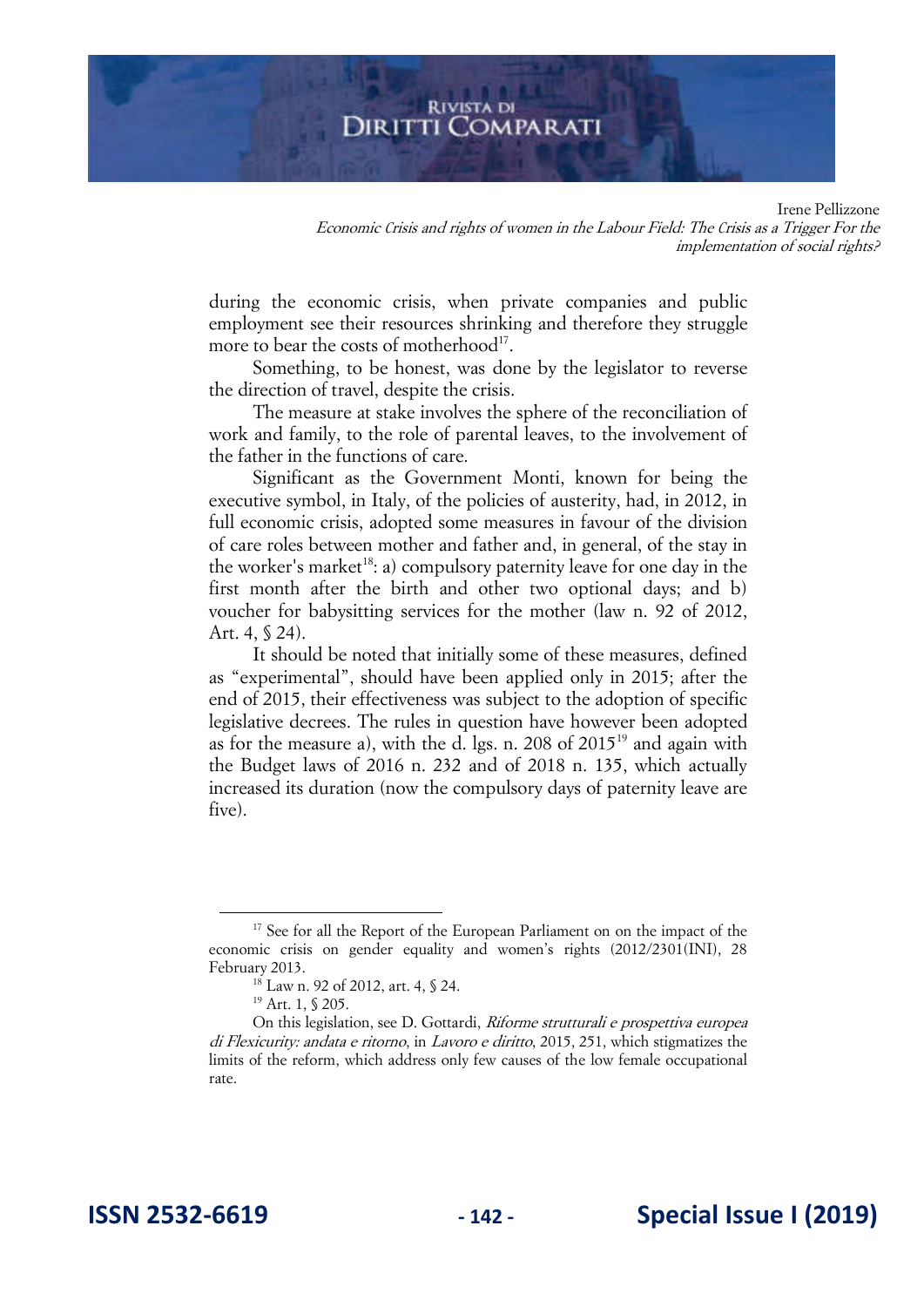Irene Pellizzone Economic Crisis and rights of women in the Labour Field: The Crisis as a Trigger For the implementation of social rights?

Although the measures are conditioned to the allocation of public funding by the Budget  $Law^{20}$ , from these provisions emerges with all its force the character of financially conditioned services that, however, are still adopted despite the crisis.

On the contrary, in this last regard it seems important to remember, incidentally, that the limitations on the right to reintegration in the workplace, as per art. 18 of the Workers' Statute, approved with l. n. 92 of 2012, on the initiative of the Monti's Government, and then with the d. lgs. n. 23 of 2015, aimed at making the labor market more flexible in times of crisis, retained the right to reintegration in the workplace in the event of discriminatory redundancies and explicitly provided that it follows the redundancies by law, such as those due to marriage or within a year of a child's life.

Paradoxically, therefore, in moments of economic crisis the rights of the mother worker are not touched by the legislator, but, if ever, strengthened: such measures are not reinforced, but they resist and this is more evident in consideration of the restriction addressed to other social rights.

# 5. Conclusion

At this point, we might ask whether and to what extent the Parliament could go back on the adoption of the measures described above, strictly linked to the implementation of a balanced reconciliation of work and family life, for purposes of budget balance. The question goes perhaps a little too far, not being at stake, in this case, the essential core of a social right or gender discriminations, but additional measures in favor of family which indirectly but concretely enforce equality $21$ .

<sup>&</sup>lt;sup>20</sup> The public funding for the second measure (voucher for babysitting) was reduced and quite completely abolished in the succeeding budget laws (see the message n. 1353, 3 April 2019, of the Italian Institute of National Welfare, INPS).

<sup>&</sup>lt;sup>21</sup> As I tried to demonstrated in  $\S$  1 and  $\S$  3 in relation to the lack of jurisprudence.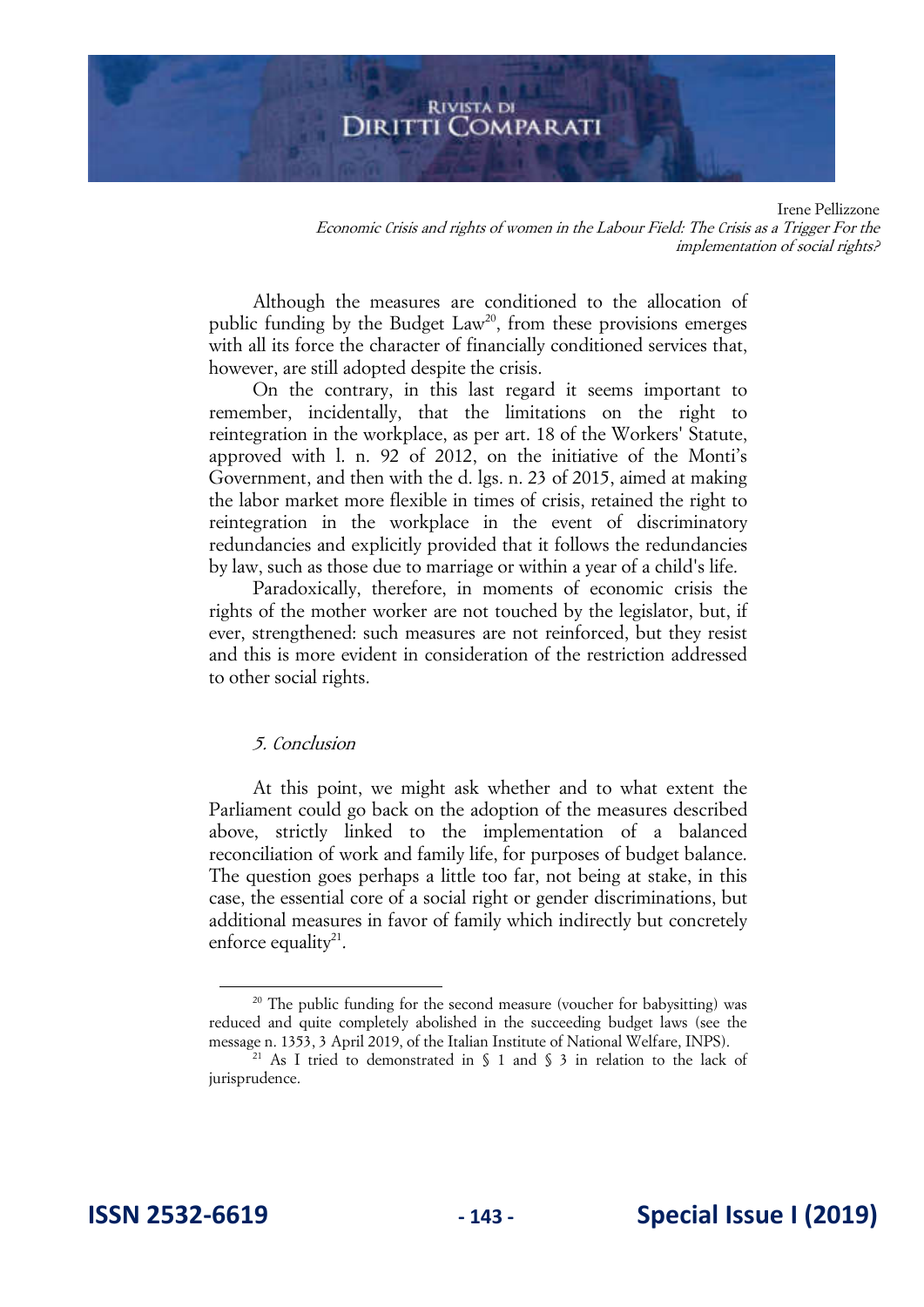Irene Pellizzone Economic Crisis and rights of women in the Labour Field: The Crisis as a Trigger For the implementation of social rights?

However, it seems important to point out another aspect: the last legislative interventions in this area, even if insufficient or inadequate, occurred precisely in times of crisis and it is therefore natural to ask ourselves the reason for this coincidence.

Together with the institutional and cultural pressure coming from the European Union<sup>22</sup>, which played in important role, a specific attention must be payed to the positive effects that are expected from the greater participation of women in the labor market, which could have been implicitly taken into account by the Italian Parliament<sup>23</sup>. The goal of conciliation, in fact, should not be pursued only by keeping in mind the constitutional and European Union legislation on gender equality in the world of work, but also other constitutional interests. Emblematic of the reasons why it is necessary to support women in the world of work in times of crisis is what was stated in three resolutions of the European Parliament, dedicated precisely to the gender aspects of the recession and crisis, which endorsed the thesis that the female gender at the workplace has a positive effect on economic growth<sup>24</sup>. More precisely, it is possible to read in these resolutions that "according to some studies, if the employment rates, part-time employment and productivity of women

 $22$  In addition to footnote 2, see the Strategy for equality between women and men 2010-2015 of the European Commission (2010).

<sup>&</sup>lt;sup>23</sup> See the arguments of the italian economists A. Casarico and P. Profeta,  $La$ diversità di genere: un valore economico, Milano, 2014.

These effects are stressed by Ban Ki-moon, the 8th Secretary-General of the United Nations in 2015 (quoted in UN Secretary-General announces first-ever High- Level Panel on Women's Economic Empowerment – UN Women, 21st January 2016, available at: https://www.unwomen.org/en/news/stories/2016/1/weehigh-level-panel-launch accessed 25th January 2017) and at the World Economic Forum, 2016 (The World Economic Forum. (2016). The global gender gap report. World Economic Forum. Retrieved from http://www3.weforum.org/docs/GGGR16/WEF\_Global\_Gender\_Gap\_Report\_20 16.pdf); see also the Goal 5 of the 2030 Agenda for Sustainable Development of United Nations.

<sup>&</sup>lt;sup>24</sup> See M. Smith, F. Bettio, Analysis Note: The economic case for gender equality, EGGE, 2008.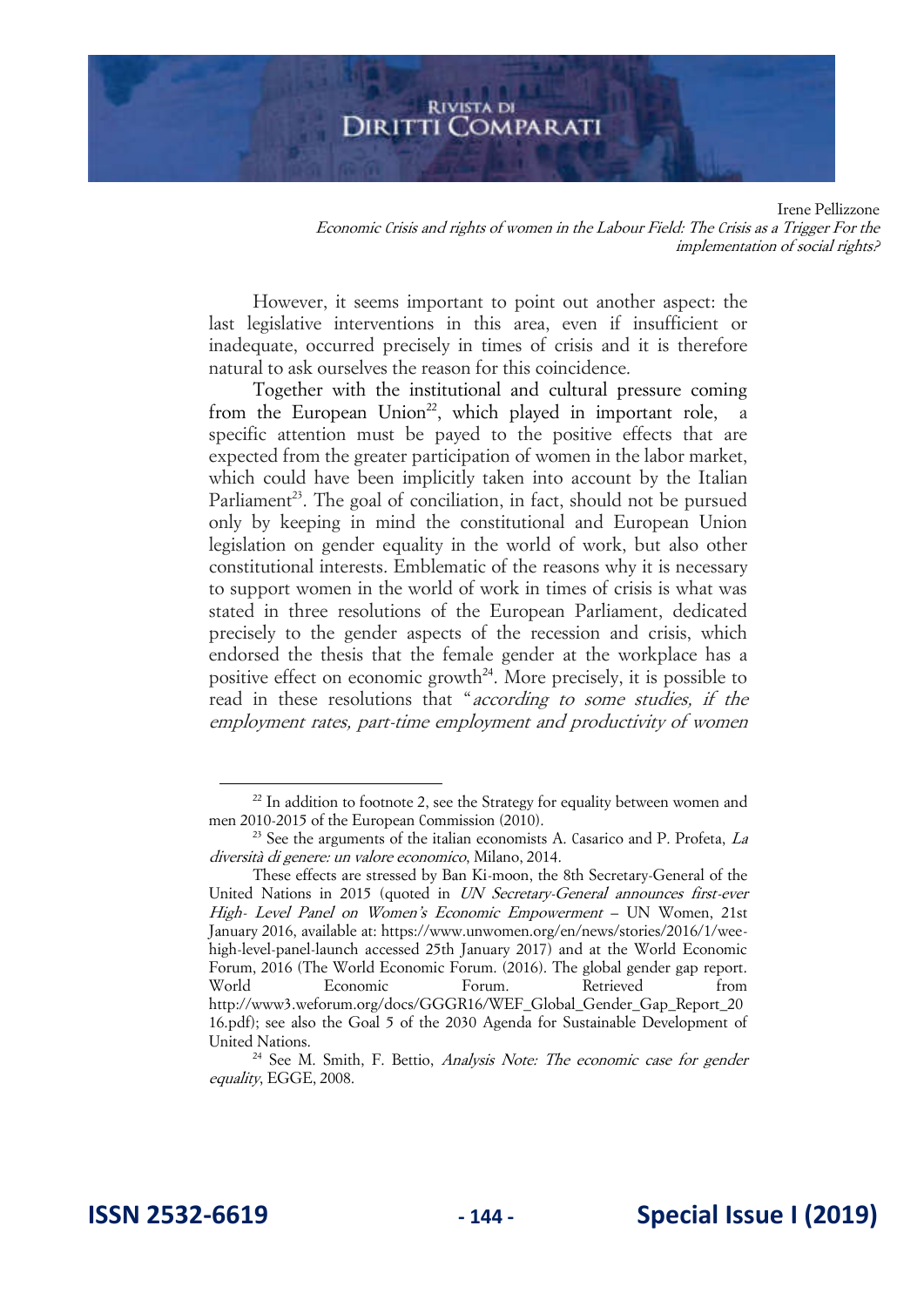Irene Pellizzone Economic Crisis and rights of women in the Labour Field: The Crisis as a Trigger For the implementation of social rights?

were similar to those of men, GDP would increase by  $30\%^{25}$ . Furthermore, the European Parliament later reiterated that "in Europe the great economic potential of women must be unlocked and that the right conditions must be created for women to advance in their careers and achieve higher positions in companies or start their own businesses 26 .

It is interesting to devote some considerations on the Italian law n. 120/2011 on gender quotas for boards of directors of companies listed in the stock exchange market, which is a costless measure.

Moreover, the Italian Council of State (ICS), in an opinion rendered, in the middle of the economic crisis, on a problem of interpretation of the mentioned law, has statued that gender balance represents the "solution to an economic problem, related to the best distribution of human resources" and that the clauses of l. n. 120 of 2011 are based on a criterion of efficiency, rather than fairness, favoring better competition among candidates: for this reason, the ICS itself considered it correct to proceed with an extensive interpretation of the law and apply it also to the bodies of the companies of a public or mixed nature controlled by more than one public administration, as well as those explicitly indicated by  $law^{27}$ .

With reference to this last instrument used by the legislator, with a view to the constitutional framework, it is opportune to highlight the role played by the limit of social utility, set by art. 41, second paragraph, of the It. Constitution, to the freedom of private economic initiative. From this perspective, then, the economic crisis

 $25$  European Parliament resolution of 17 June 2010 on gender aspects of the economic downturn and financial crisis (2009/2204(INI)), 12nd point.

 $26$  European Parliament resolution of 10 September 2015 on creating a competitive EU labour market for the 21st century: matching skills and qualifications with demand and job opportunities, as a way to recover from the crisis (2014/2235(INI)), 30th point.

 $27$  ICS, I Section, opinion n. 594 del 2014, 4 June 2014, 14 ff. On gender and political representation, see S. Leone, L'equilibrio di genere negli organi politici. Misure promozionali e principi costituzionali, Milano, 2013; S: Leone, Sulla conformazione delle Giunte degli Enti locali al canone delle pari opportunita*̀*: alcune riflessioni alla luce delle innovazioni legislative e della giurisprudenza piu*̀* recente, in www.forumcostituzionale.it (8 january 2015).